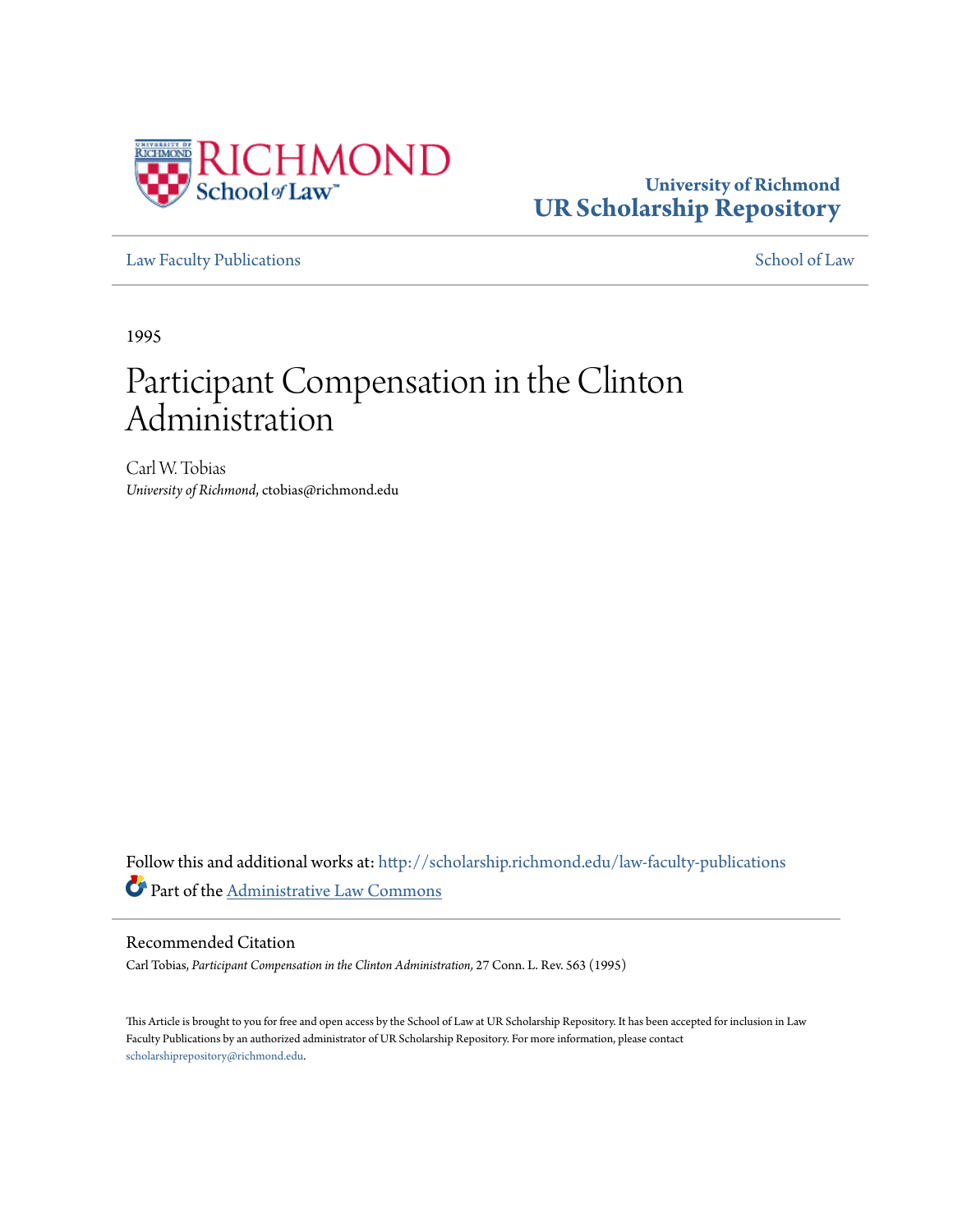## PARTICIPANT COMPENSATION IN THE .CLINTON ADMINISTRATION

#### *Carl Tobias·*

A half-decade ago in the pages of this journal, $\mathbf{I}$  suggested that the Bush Administration, the federal administrative agencies, and Congress seriously consider revitalizing participant compensation. Participant compensation is the agency payment of expenses that members of the public incur when they are involved in administrative proceedings. Initiatives in the executive and legislative branches supported my recommendation that both branches revive this valuable mechanism for facilitating citizen participation in agency processes.

First, Congress had been exploring ways of increasing public involvement in administrative proceedings for twenty years, while the federal courts had recognized a right of citizen participation in agency proceedings in 1966.<sup>2</sup> Because many individuals and public interest groups possess relatively meager resources to sustain their involvement, by, for example, collecting, analyzing, synthesizing, and submitting empirical data, the participatory right could essentially be rendered meaningless. Participation compensation, therefore, responded to this need.

Second, all of the presidential administrations since that of President Richard Nixon and many earlier Congresses had experimented with some form of participant compensation. Considerable evidence indicated that participant funding was a comparatively efficacious technique for enhancing citizen involvement in agency processes and concomitantly for improving the quality of administrative decisionmaking.

Notwithstanding my thoroughgoing recitation of the background of

<sup>\*</sup> Professor of Law, University of Montana. I wish to thank Peggy Sanner for valuable suggestions, Cecelia Palmer and Charlotte Wilmerton for processing this piece, and the *Harris* Trust for generous, continuing support. Errors that remain are mine.

<sup>1.</sup> *See* Carl Tobias, *Reviving Participant Compensation,* 22 CONN. L. REY. *SOS* (1990).

<sup>2.</sup> See id. (congressional exploration); Office of Communication of United Church of Christ v. FCC, 359 F.2d 994 (D.C. Cir. 1966) (court recognition).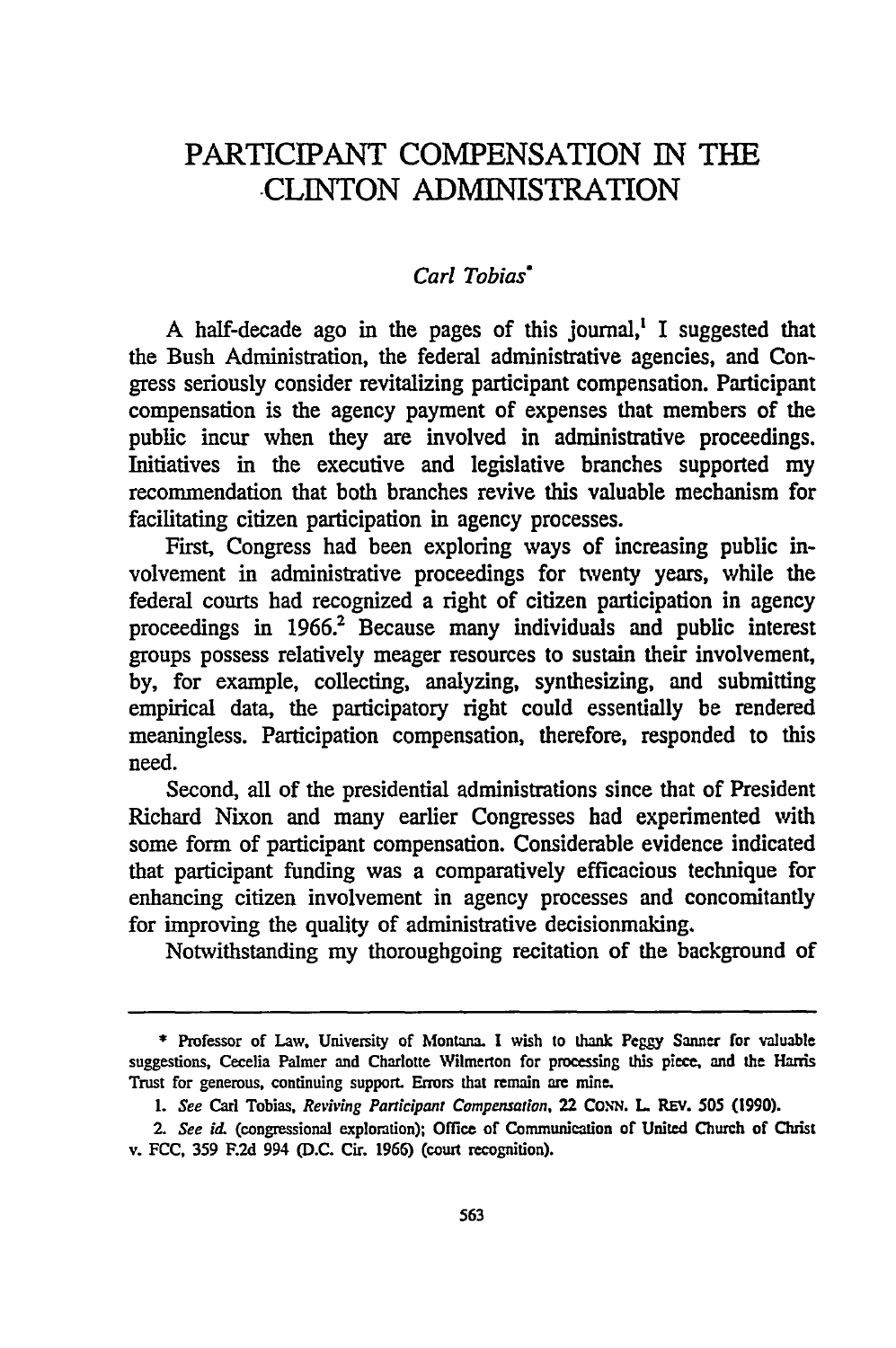participant compensation, my trenchant assessment of its advantages and disadvantages, and my compelling suggestions for revitalization and continued experimentation, the silence was deafening. Much to my chagrin, the Bush Administration neither introduced legislation which would have specifically authorized participant compensation nor suggested that agencies rely on their implied authority to reimburse parties, as some administrative entities, such as the Consumer Product Safety Commission, had done in the  $1970s<sup>3</sup>$  Congress evinced little more sympathy toward participant funding, passing no authorizing legislation and adopting gigantic budgets which provided no money for participant compensation.<sup>4</sup>

I may yet be vindicated, however. It is no secret among the cognoscenti that new presidential administrations invariably look back to their predecessors for ideas, and in few areas is this maxim more true than administrative law, practice, and procedure. Moreover, the Carter Administration experimented most comprehensively, and most successfully, with participant compensation. The Clinton Administration is the first Democratic Administration in a dozen years, and it has been scrutinizing the efforts of the Carter Administration, albeit cautiously, primarily to learn from Carter's mistakes.<sup>5</sup> Now that President Clinton has reached the mid-point of his term in office and has achieved some of his substantive initiatives, the Clinton Administration may be willing to consider participant funding.

President Clinton has invoked the idea of a new covenant with the American people, a foremost tenet of which is inclusiveness, especially citizens' participation in the operation of their government. Participant reimbursement is one effective mechanism for facilitating the involvement of resource-poor individuals, and previously excluded persons, in administrative decisionmaking which affects them.

<sup>3.</sup> *See* Carl Tobias, *Great Expectations and Mismatched Compensation: Government Spon· sored Public Participation in Proceedings of the Consumer Product Safety Commission,* 64 WASH. U. L.Q. 1101 (1986) [hereinafter *CPSC]. See generally* Carl Tobias, *Of Public Funds and Public Participation: Resolving the Issue of Agency Authority to Reimburse Public Partici· pants in Administrative Proceedings,* 82 COLUM. L. REv. 906 (1982) [hereinafter *Public Funds].* 

<sup>4.</sup> Congress apparently had so little interest in funding that it considered unnecessary the adoption of appropriations riders proscribing funding, an activity which enjoyed popularity in the 1980s. *See, e.g.,* Department of Housing and Urban Development-Independent Agencies Appropriations Act of 1986, Pub. L. No. 99-160, § 410, 99 Stat. 909, 931 (1985); Department of the Interior and Related Agencies Appropriations Act of 1981, Pub. L. No. 96-514, 94 Stat. 2957, 2976 (1980).

<sup>5.</sup> *See, e.g.,* Adam Clymer, *Clinton Tries to Learn from Carter and History,* N.Y. nMES, Dec. 6, 1992, at E4, col. 1.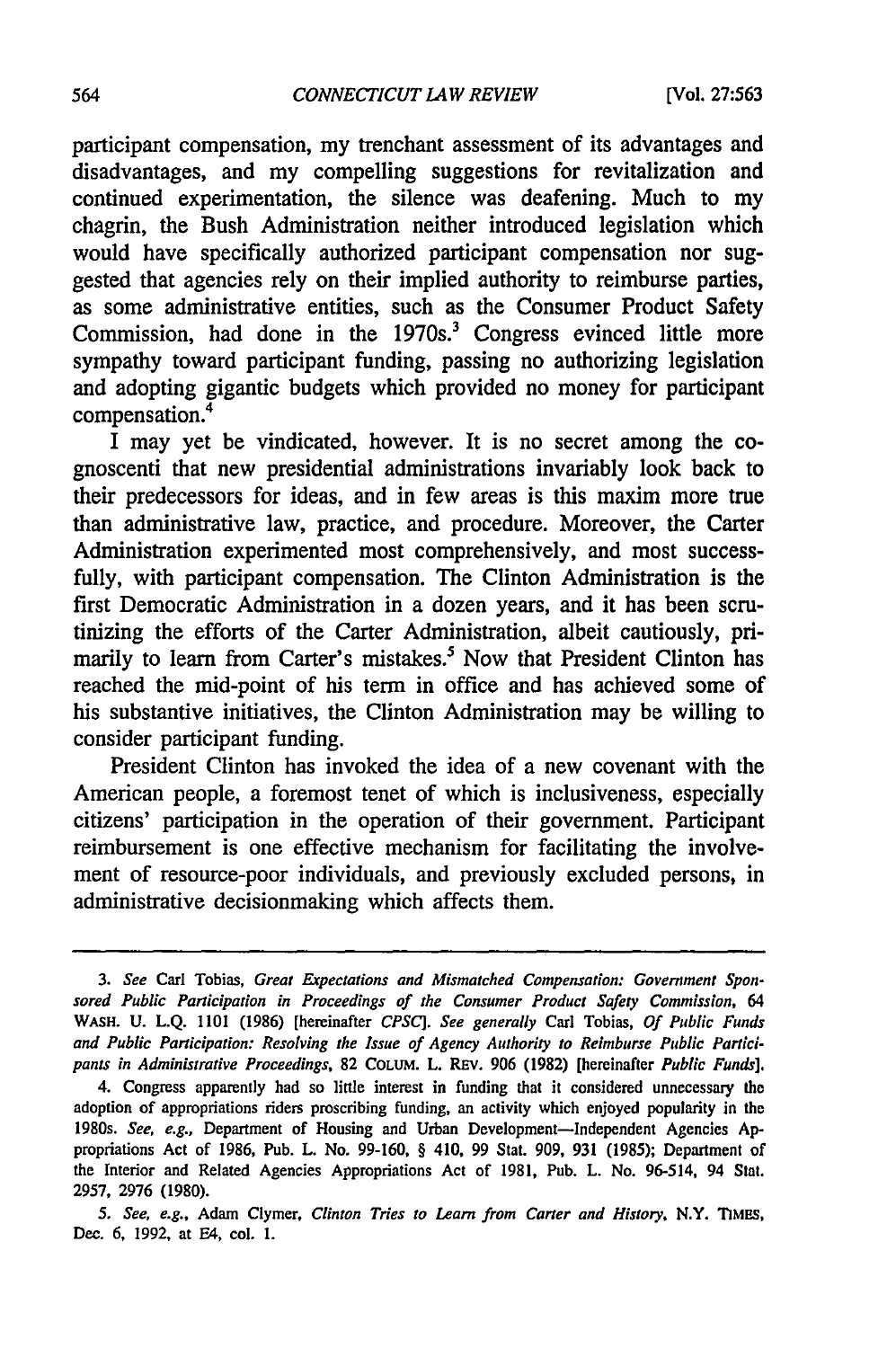The above factors mean that President Clinton, the federal agencies, and Congress could well, and probably should, revitalize participant funding. The most important information that the executive and legislative branches ought to consider in deciding whether to revive participant reimbursement appears below. Moreover, if the Chief Executive, the agencies, and Congress conclude that revitalization is warranted, numerous recommendations for how the government should proceed are offered in the remainder of this essay.

Participant compensation had sufficient promise to support its revitalization. $6$  Citizen funding provided a number of benefits throughout agency decisional processes. Reimbursed participants promoted prompt, accurate, and fair administrative treatment of disputed questions. Those compensated designated and clarified the issues, interests, and options that decisionmakers needed to take into account and provided information and perspectives which agencies lacked. The persons and organizations paid also helped administrative officials evaluate the material and arguments submitted to the agencies and make well-informed choices. A presidential administration and a Congress whose highest priority is improving the American economy should remember that incorrect governmental decisionmaking could be very harmful to economic prosperity.<sup>7</sup>

Participant funding did have certain disadvantages. Some individuals and groups that received citizen reimbursement minimally or detrimentally affected administrative decisionmaking, offered erroneous or undocumented information, or presented their views in ways that negatively affected the proceedings. The incidence and gravity of these disadvantages, however, seemed significantly less than the benefits.

A number of detriments may simply have been the fixed costs of early experimentation with what was otherwise an effective concept. Agencies can correspondingly remedy numerous additional difficulties that they encounter in implementing participant compensation. Moreover, the decreased employment of participant funding during the Reagan and Bush administrations can be ascribed more to the mechanism's relatively controversial nature as a matter of economics and politics than to the technique's comparative efficacy.<sup>8</sup>

<sup>6.</sup> I rely substantially here on, Tobias, *CPSC, supra* note 3, at 1157-58; Tobias. *Public Funds, supra* note 3, at 941-45.

<sup>7.</sup> *See* Tobias, *Public Funds, supra* note 3, at 945.

<sup>8.</sup> *See* Tobias, *supra* note 1, at 511. *See generally* Bany B. Boyer, *Funding Public Participation* in *Agency Proceedings: The Federal Trade Commission Experience,* 70 GEO. LI. 51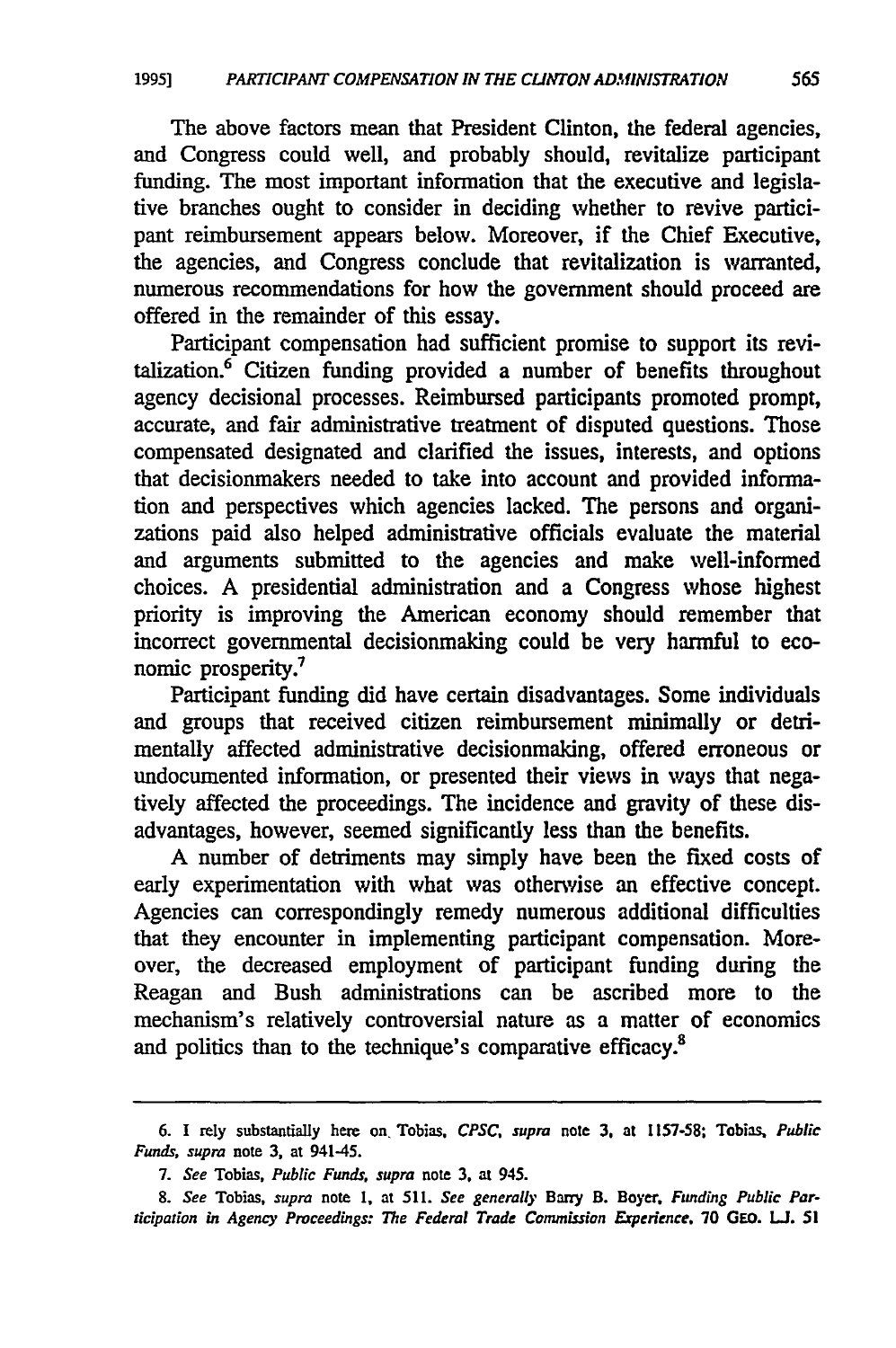Finally, but perhaps most importantly for an administration and a Congress which are seriously concerned about the economy and the growing federal deficit, participant reimbursement was apparently rather inexpensive.<sup>9</sup> The governmental expenditures, both in terms of the costs of administering the compensation programs and in terms of the funding actually paid to public participants, were relatively small. Participant reimbursement was, therefore, a cost-effective approach for facilitating citizen involvement in administrative processes.

In short, participant compensation seems to have been a sufficiently promising concept to warrant revitalization. Public funding was not such a resounding success, however, as to support broad-scale, much less government-wide, revival. The Clinton Administration, the agencies, and Congress, therefore, should revitalize the mechanism and experiment with it in properly-tailored circumstances.

Selective experimentation should proceed at enough agencies, for an adequate period, in a sufficient number of contexts to be representative and diverse while permitting a fair assessment of participant reimbursement's effectiveness.<sup>10</sup> Compensation should be employed in a variety of circumstances, because funding's efficacy was situationspecific and the quality of program administration varied significantly from agency to agency. For instance, reimbursement might be instituted at agencies and in contexts in which earlier experimentation proved valuable or appeared promising.

Administrative agencies which believe that compensated participation could be helpful should seriously explore the prospect of revival. They must evaluate prior experimentation and determine how best to deploy participant funding. Agencies should create programs which are appropriately measured, are sufficiently flexible to permit modification and recalibration, and are carefully administered. When awarding reimbursement, administrative officials should keep in mind that citizen input is most likely to improve agency substantive determinations when agency decisionmakers are receptive to, and need, the public's contributions and when compensated participants have particular ability to respond to that need. Governmental entities must have adequate resources to operate their funding efforts well and to permit those reimbursed to participate effectively. Agencies that think they lack the requisite

(1981).

<sup>9.</sup> *See* Tobias, *supra* note I, at 518-19; *see also* Tobias, *Public Funds, supra* note 3, at 952-53 (costs at several agencies).

<sup>10.</sup> I rely substantially here on Tobias, *supra* note I, at 520-22.